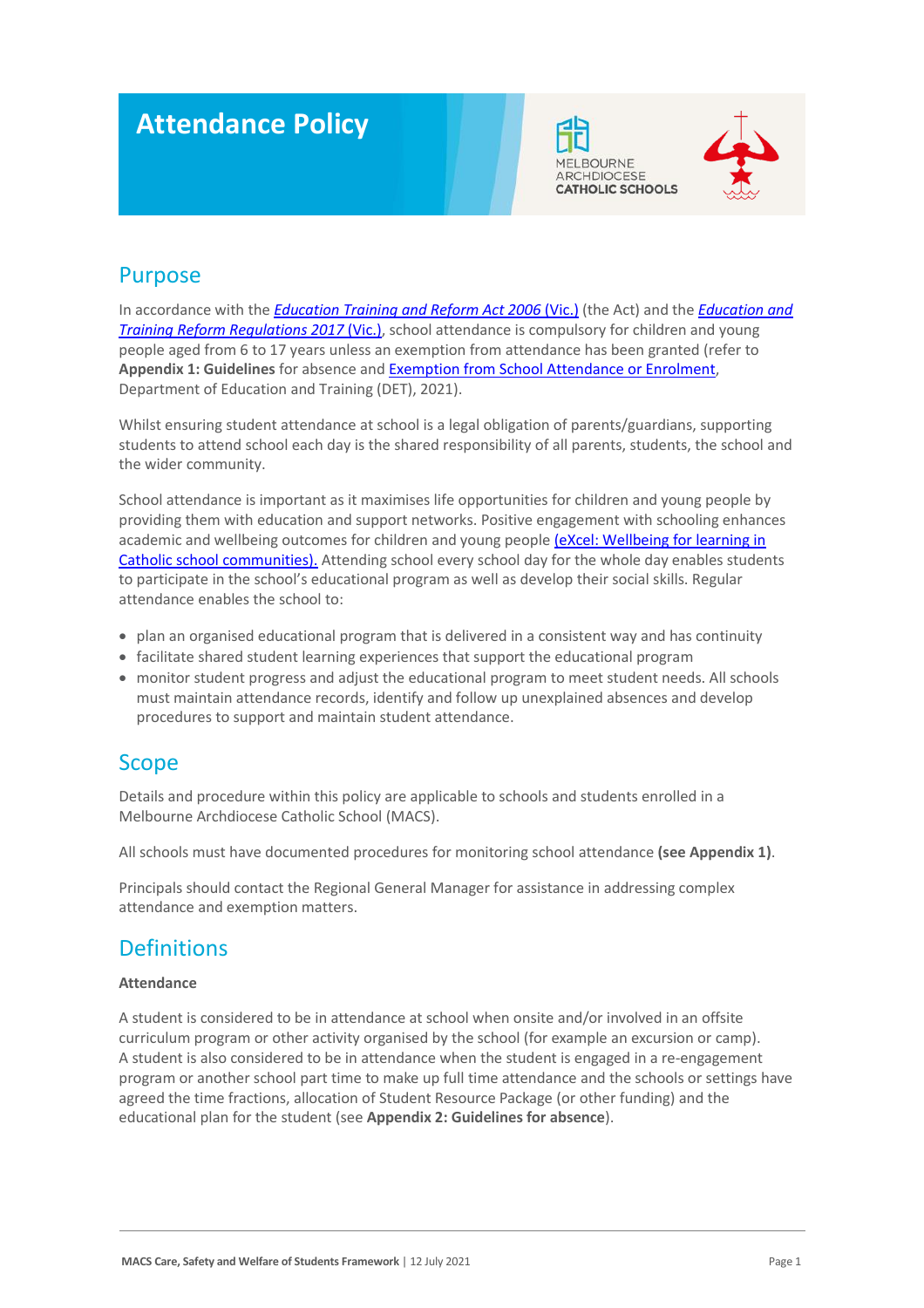#### **Parent/guardian**

Includes 'a guardian and every person who has parental responsibility for the child including parental responsibility under the *Family Law Act 1975 (Cwlth)* and any person with whom a child normally or regularly resides'.

#### **Unexplained or unapproved absences**

A principal can approve or not approve any absence, based on the requirements of the *Education and Training Reform Act 2006 (Vic)*, an individual school policy or on a case-by-case basis.

The Act provides some examples of what a reasonable excuse is for the purposes of explaining a school absence and includes, amongst other considerations:

- Illnesses and accidents
- Unforeseen and unexplained circumstances
- If the absence was a result of complying with another law
- The child is receiving distance education through a registered school
- The child is undertaking approved education, training and/or employment
- The child has been suspended or negotiated transfer/expelled
- The child is attending or observing a religious event or obligation.

#### **Unexplained Absence**

A principal will record an absence as 'unexplained' if no explanation about the absence is given to the school by the parent or carer of the student.

If the parent/guardian does contact the school to provide an explanation on the day of the student absence, the school must attempt to contact the parent or legal guardian either by phone or in writing and seek a clarification for the absence.

If no contact can be made with the parent or other carers of the child within 10 days, the absence will be recorded as an unexplained absence and a noted will be made in the child's file. A parent or legal guardian can contact the principal at any time after the recorded absence to provide an explanation.

#### **Unapproved Absence**

In general, a principal may record an absence as 'unapproved' when no reasonable explanation has been given for the student's absence. If a reason is given for a student absence is not approved by the principal than the school will notify the parent or legal guardian in writing.

#### **Exemption**

The *Education and Training Reform Act 2006 (Vic)* allows exemptions from school attendance and enrolment to be granted in certain circumstances, where the student:

- is a child who turns 6 (compulsory school age) while attending kindergarten
- will be participating in approved education or training, or employment, or both, on a full time basis
- is employed or seeking employment during school hours in the entertainment industry

An exemption from school attendance and enrolment may also be granted where leaving school is in the best interests of the student.

All applications for exemptions are considered on a case by case basis, with the student's best interests as the guiding principle for decision-making. In making a decision, the potential benefits or negative consequences of granting the exemption to the student's educational progress, wellbeing and development are also considered. **A student must continue attending school until an exemption is granted.**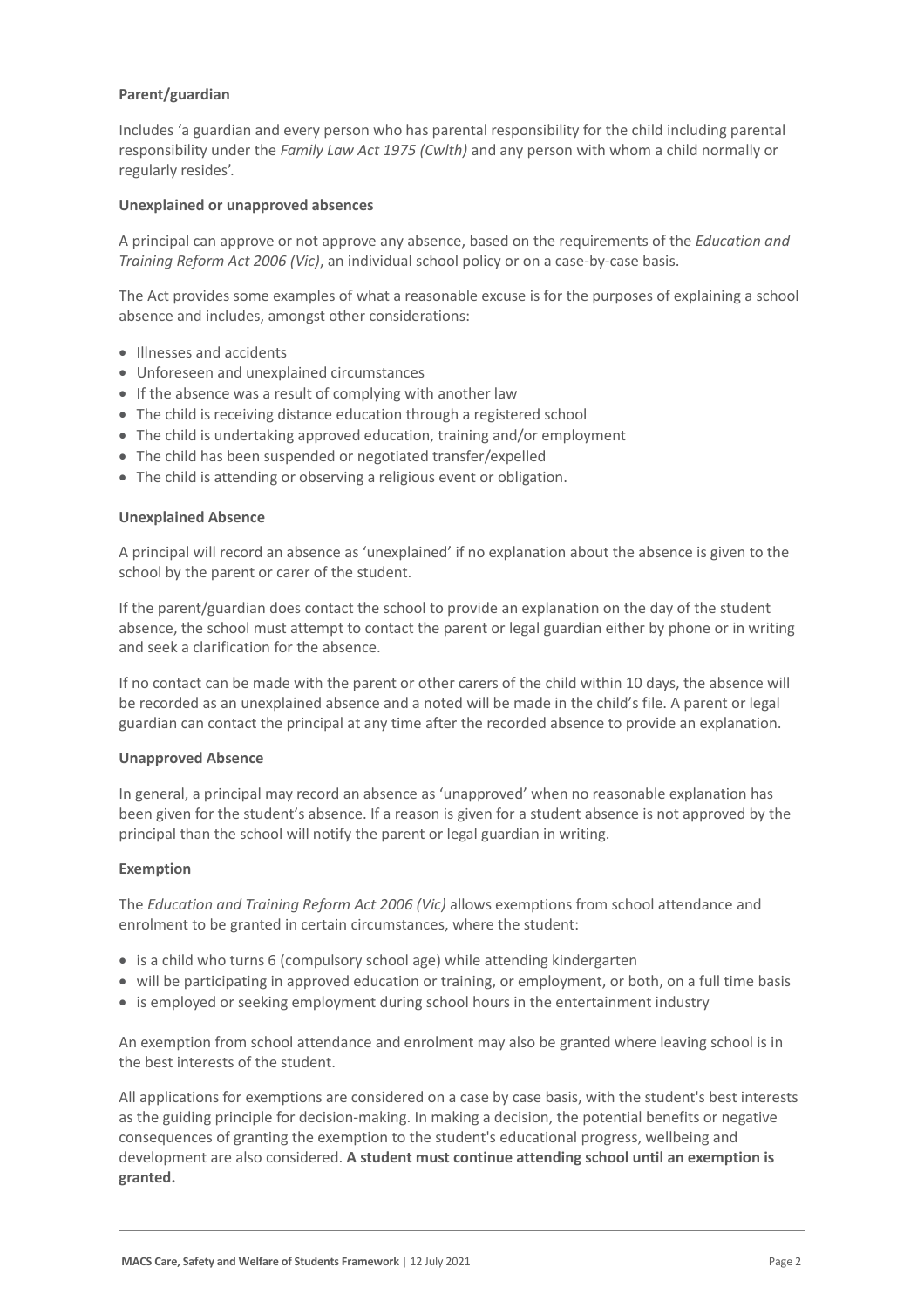Note: No exemption is required if a student is not of compulsory school age (6 to 17 years of age).

**Exemptions, including written approval for student attendance and enrolment to be exempt or reduced to less than full time, can only be authorised by the Regional General Manager in conjunction with the school principal.** 

• refer to the Department of Education and Training (DET) Exemption from school attendance and [enrolment](https://www2.education.vic.gov.au/pal/exemption-school-attendance-and-enrolment/guidance/1-exemption-categories) guidance for further information.

#### **School Attendance Officers**

In the context of attendance, DET School Attendance Officers are empowered through the Act to issue School Attendance Notices, School Enrolment Notices and Infringement Notices.

• Refer to DET [Infringement notices](https://www2.education.vic.gov.au/pal/attendance/guidance/10-infringement-notices) guidance for further information.

### Principles and Procedures

#### **Responsibilities for school attendance**

#### **Parent/guardian**

Parents/guardians must enrol a child of compulsory school age at a registered school and ensure the child attends at all times when the school is open for instruction, unless exemption from attendance has been granted. For absences where there is no exemption in place, the parent/guardian must promptly provide an explanation on each occasion to the school.

#### **Students**

Students are expected to attend the school in which they are enrolled during normal school hours every day of term, unless there is an approved exemption from school attendance for the student, or the student is registered for home schooling and has partial enrolment.

#### **Principal**

The principal must ensure:

- daily attendance of each student enrolled at the school is recorded at least twice a day in primary schools and for every class in secondary schools
- any absences of a student from school, including classes, are identified
- reasons for each student's absence are provided and recorded in writing
- explanations for absences that are provided, are a reasonable excuse for the purposes of their responsibilities under the Act
- follow up any unexplained absences of a student by *contacting the parent/guardian of the student as soon as practicable on the same day*
- parents/guardians are notified promptly regarding a student's unsatisfactory school or class attendance. If, upon being notified of their child's absence or contacted to seek an explanation, a parent reports that the child was not living with them on that day, the school should ensure they notify another parent who was responsible for ensuring the child attended school on the relevant day(s)
- if contact cannot be made with the parent, contact should be made with the emergency contact/s nominated on the student's file held by the school
- information regarding a student's unsatisfactory attendance at school or classes is recorded on their student file
- parents/guardians are informed of their responsibilities around attendance and initiatives aimed at promoting parental awareness of the importance of children attending school every day are implemented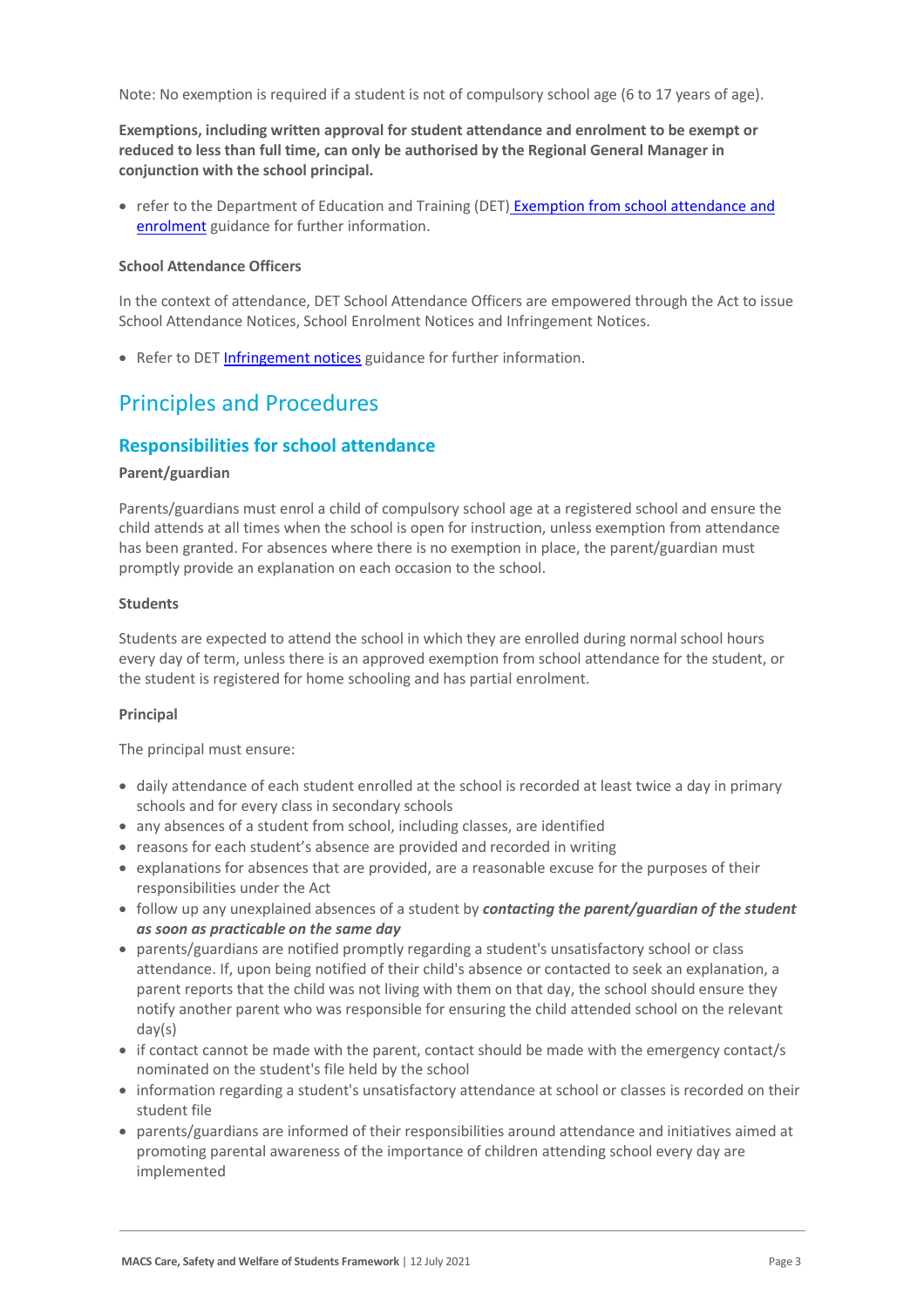- attendance improvement strategies, interventions and levels of adjustment are implemented where the absence is having a significant impact on a student's educational achievement and development, including an Attendance Student Support Group, Personalised Learning Plan, Student Absence Learning Plan and Return to School Plan
- strategies for supporting attendance of students in out-of-home care, experiencing homelessness, Aboriginal and Torres Strait Islander (ATSI) families, overseas students, students with disabilities, students with cultural and linguistically diverse backgrounds and newly arrived families are implemented
- **MACS is to be advised prior** a referral to a DET School Attendance Officer when a student has been absent from school on at least five full days in the previous 12 months without a reasonable excuse for absence
	- refer to the **'Everyday Counts' flowchart** on the CEVN webpage: [https://cevn.cecv.catholic.edu.au/Melb/Student-Support/Attendance\)](https://cevn.cecv.catholic.edu.au/Melb/Student-Support/Attendance)
- referral processes are implemented to Child FIRST or Child Protection, MACS and the School Attendance Officer where required.
	- refer to Child Protection and Child Safe Standards (PROTECT)

## List of Appendices

Appendix 1: Procedures for monitoring school attendance

Appendix 2: Guidelines for absences

### References

- Department of Education and Training (Vic). 2021[. School attendance guidelines](https://www2.education.vic.gov.au/pal/attendance/guidance)
- Department of Education and Training (Vic). 2020. [Exemption from School Attendance or Enrolment](https://www2.education.vic.gov.au/pal/exemption-school-attendance-and-enrolment/policy)
- Department of Education and Training (Vic). 2020. [Seven attendance improvement strategies](https://www2.education.vic.gov.au/pal/attendance/guidance/7-attendance-improvement-strategies)
- [Education and Training Reform Act 2006 \(Vic.\)](https://www.legislation.vic.gov.au/in-force/acts/education-and-training-reform-act-2006/083)
- [Education and Training Reform Regulations 2017 \(Vic.\)](https://www.education.vic.gov.au/about/department/legislation/Pages/act2006regs.aspx)

### Resources

Department of Education and Training (Vic). 2021. Effective Schools are Engaging Schools: Student Engagement Policy Guidelines

**'Everyday Counts'** on the CEVN webpage: [https://cevn.cecv.catholic.edu.au/Melb/Student-](https://cevn.cecv.catholic.edu.au/Melb/Student-Support/Attendance)[Support/Attendance](https://cevn.cecv.catholic.edu.au/Melb/Student-Support/Attendance)

### Related MACS policies

- Enrolment Policy
- Student Behaviour Policy and related CECV Positive Behaviour Guidelines
- Anti-Bullying Policy
- Duty of Care Policy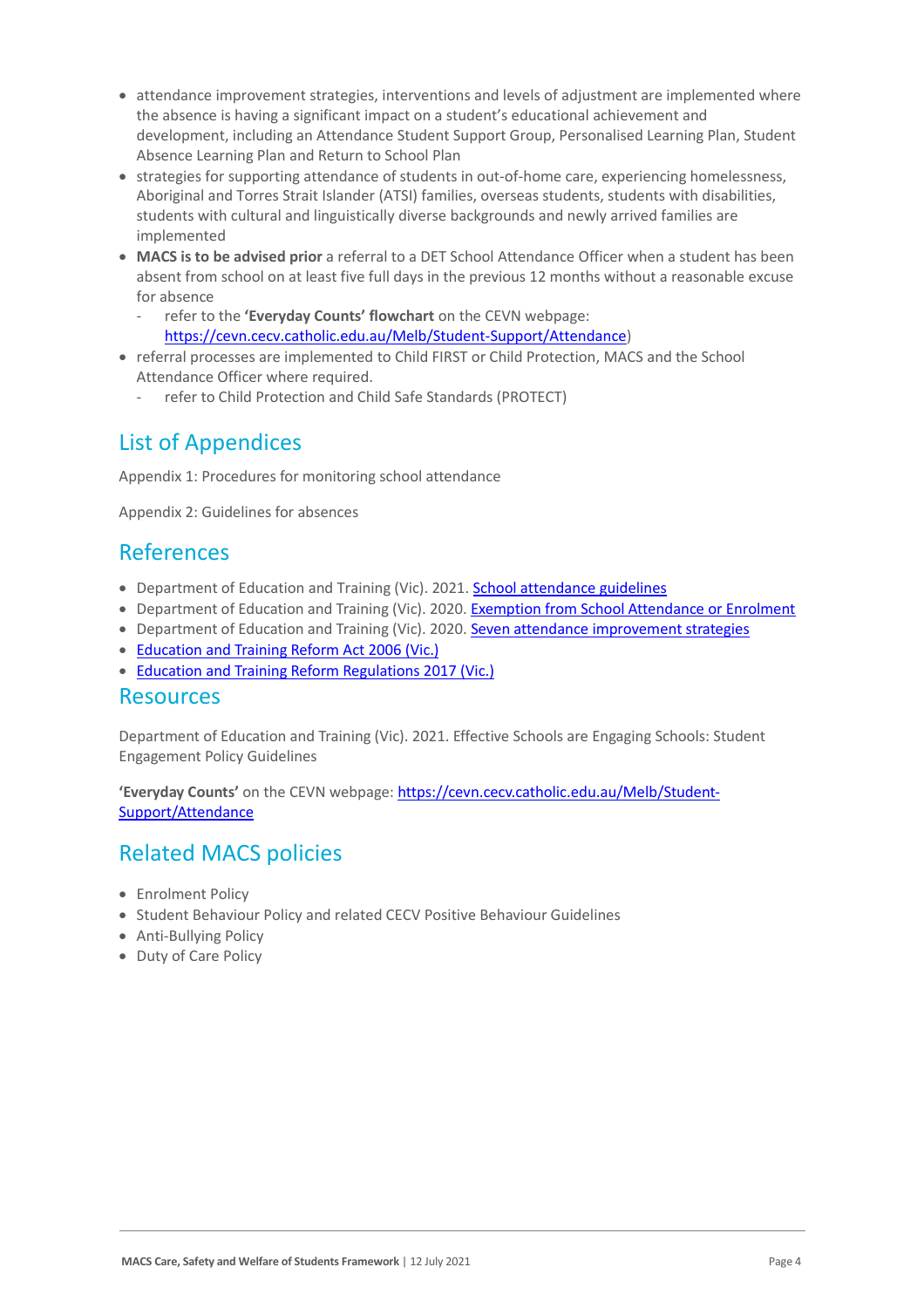## Appendix 1: Procedures for monitoring school attendance

- 1. Notification of an absence can be made by emailing the school [absent@smbeaumaris.catholic.edu.au](mailto:absent@smbeaumaris.catholic.edu.au) or phoning the school.
- 2. Parents, guardians and/or carers are required to notify the school by 9.30 of the reason for any absence from school on the day of absence.
- 3. Where the reason for absence is known, the reason is recorded and the teachers are notified of the absence and reason for this.
- 4. Attendance at the school is checked twice daily by classroom teachers.
- 5. The attendance reports are accessed by the Principal to follow up students who are absent without explanation.
- 6. If a student is absent without explanation, the school will contact the parent/guardian for an explanation as soon as possible on the day of absence by the classroom teacher.
- 7. Information about the number of days of absence are recorded on student files and on student reports by the Principal.
- 8. Where the rate of absenteeism is of concern, the school will follow up with the parents/guardians by the classroom teacher in the first instance and then the Principal.
- 9. Parents are required to provide up-to-date contact details and notify the school of any changes to contact details or address

#### **Procedure for late arrival at school**

Report to office for students who arrive at school later than the scheduled starting time.

#### **Procedure for leaving school before the normal departure time**

Parents inform classroom teachers and the office for signing out for students who leave at school prior to the scheduled finishing time.

#### **Procedures for communicating about attendance expectations to parents/guardians**

The school through newsletters, parent handbook and classroom overviews communicate with families about the expectations for attendance at school

#### **Attendance record keeping**

NForma is used for maintaining records about attendance, including records about students who have been absent from school without reason for long periods of time

#### **Attendance improvement strategies**

The Principal/ Deputy Principal/ Learning Diversity Leader/ Wellbeing Leader and classroom teachers for working with families and students where school attendance is irregular, including strategies to reengage students, contact with external departments and agencies.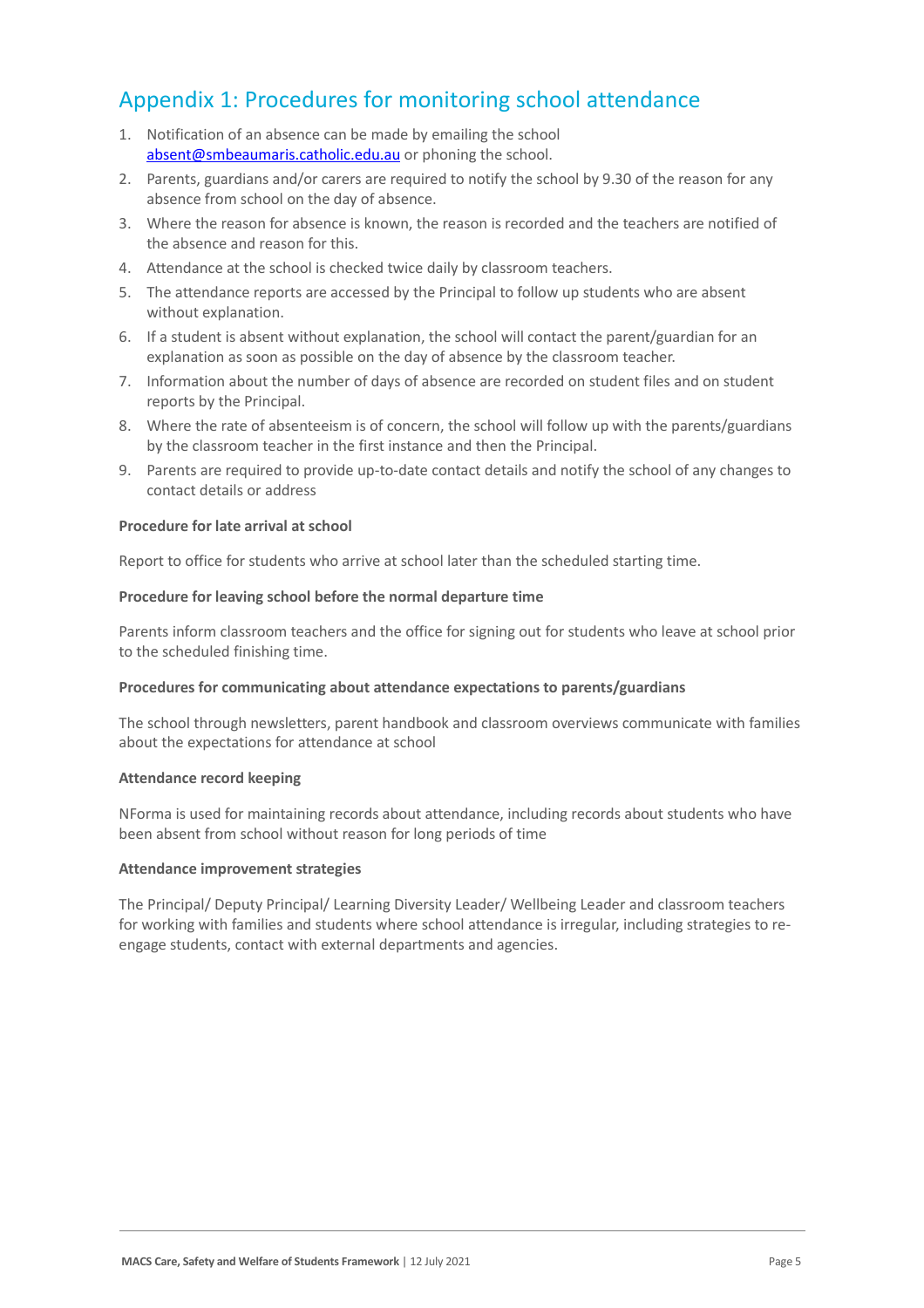## Appendix 2: Guidelines for absences

A student who is participating in one of the following activities must be recorded as not physically present at the school site but **will not be considered absent from school:**

#### **School activity**

A student will not be considered absent when they are participating in an authorised activity for school purposes. The activity may be off school grounds. Activities may include students performing in the school choir, band or dance group, students participating in a youth parliament or council or a student undertaking community service.

#### **Excursion**

A student will not be considered absent when they are participating in an excursion which occurs outside the school grounds and is conducted, organised and/or approved by the school. Excursions could include part-day, day or multi-day class visits to venues outside the school or school camps.

#### **Off campus activity**

A student will not be considered absent if they are participating in an authorised activity that is away from the school campus. These activities may include flexible arrangements, attendance at a TAFE or other training provider course, or participation in a school-based apprenticeship or traineeship. These activities will be regular and ongoing in nature.

#### **Natural Disaster**

A student will not be considered absent if they are unable to attend school due to an extreme weather event or other natural disaster. This code may be used whether or not the student is continuing with school work while absent from school, and may be used for full or part-day absences.

#### **Sport**

A student will not be considered absent when they are representing their school, district, region, state or country at a sporting event approved by the school

#### **Work experience**

A student will not be considered absent when they are participating in a work experience program approved and organised by the school. Work experience programs are available for students 14 years or older. Schools must ensure the appropriate work experience agreements have been completed before students undertake work experience.

The following circumstances 'absences' will be considered reasonable where an excuse has been given:

#### **Illness**

It is reasonable that a child may be absent from school when they are genuinely too ill to attend.

On any single day of absence due to illness, or within two days of the student's return to school, a parent should provide the school with an explanation for the absence, in line with the schools agreed processes for notifying of student absence. This may take the form of a written explanation note containing the student's name, date/s of absences and reason for absence, a verbal explanation through either a phone call or visit to the school, or a medical certificate.

If a child who is prevented by illness from attending school for a period longer than 10 consecutive school days, the Regional General Manager (or delegate) has the power to grant an exemption from compliance with the requirements of compulsory schooling or compulsory participation.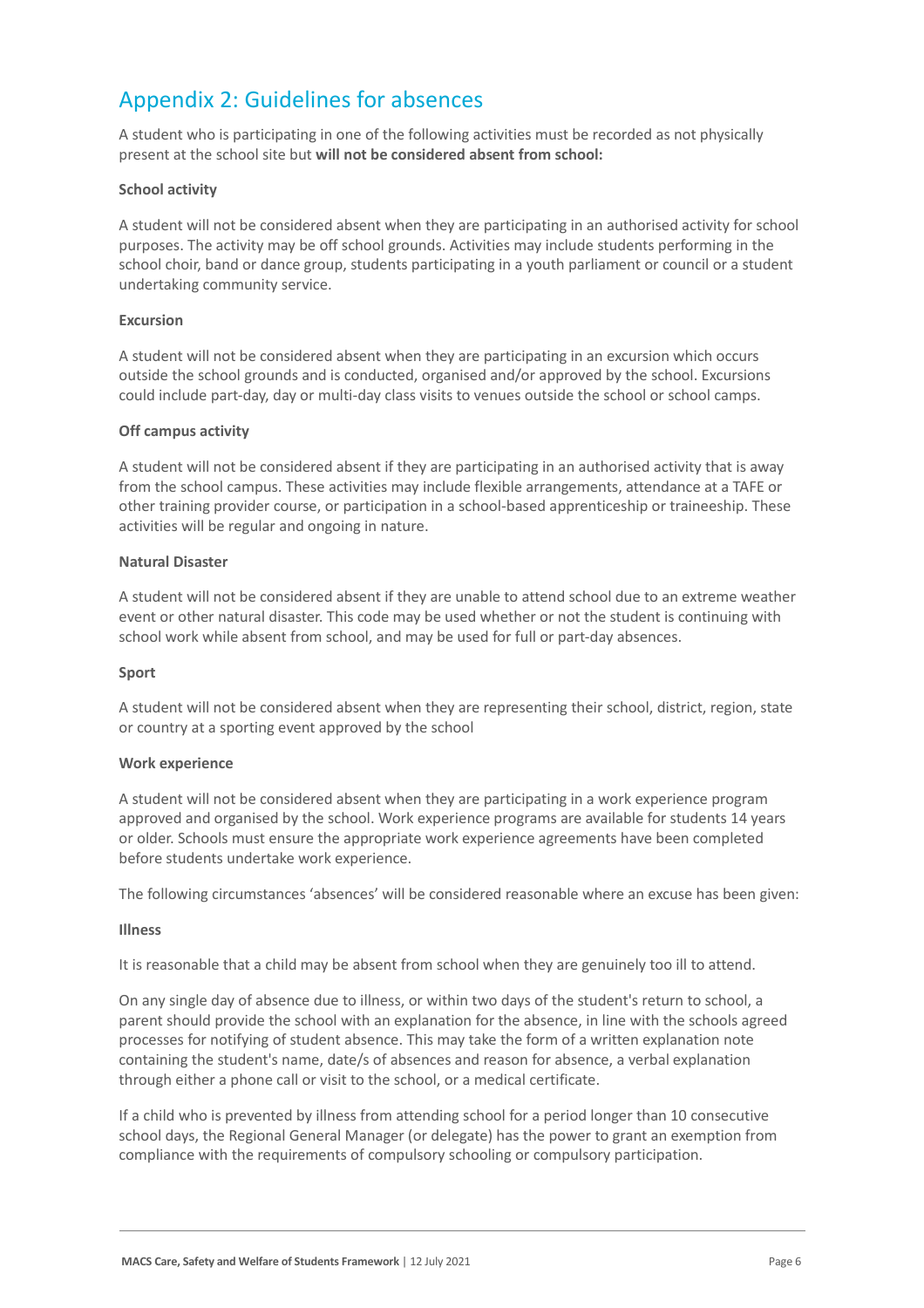#### **Infectious or contagious disease**

It is a reasonable excuse for a child to be absent from school if the child is, or is a member of a class of persons, that is subject to a direction or order given about an infectious or contagious disease or condition.

#### **Medical or dental treatments or procedures**

It is reasonable for a student to be absent to attend a medical or dental appointment. This should be documented through the provision of a written or verbal explanation from a parent.

#### **Sport**

Principals should use their professional judgement to determine if it is reasonable for a student to be absent from school to participate in a sporting event where they are not representing their school, district, region, state or nation, taking into consideration the type of event and the organising sporting body.

**Suspension** a suspension is a reasonable excuse for absence and the following applies:

- if a student is **suspended for five days or less** the school's principal must take reasonable steps to ensure the student is given school work to complete during the suspension
- if a student is suspended for **more than five days,** the school principal must arrange for the student's access to an educational program that allows the student to continue with their educational program during the suspension
- if the student is sus**pended with a recommendation for negotiated transfer or expulsion**, the school principal must arrange for the student's access to an educational program that allows the student to continue with their educational program during the suspension.

#### **Apprentice or trainee through** *Vocational Education Training/VCAL program*

It is a reasonable excuse for a child to be absent from school if an arrangement has been made through the VET/VCAL program

#### **Funeral**

Attendance at a funeral or to attend to Sorry Business or Sorry meetings may be considered as a reasonable excuse for absence. Parents should be encouraged to ensure their child misses as little school as possible.

There may also be circumstances where a child is kept out of school due to grief of a close family member. In such circumstances, the school should work with families to encourage them to have the child attend school to maintain a sense of normalcy. These situations should be handled with respect and sensitivity and should be underpinned by the interests of the child.